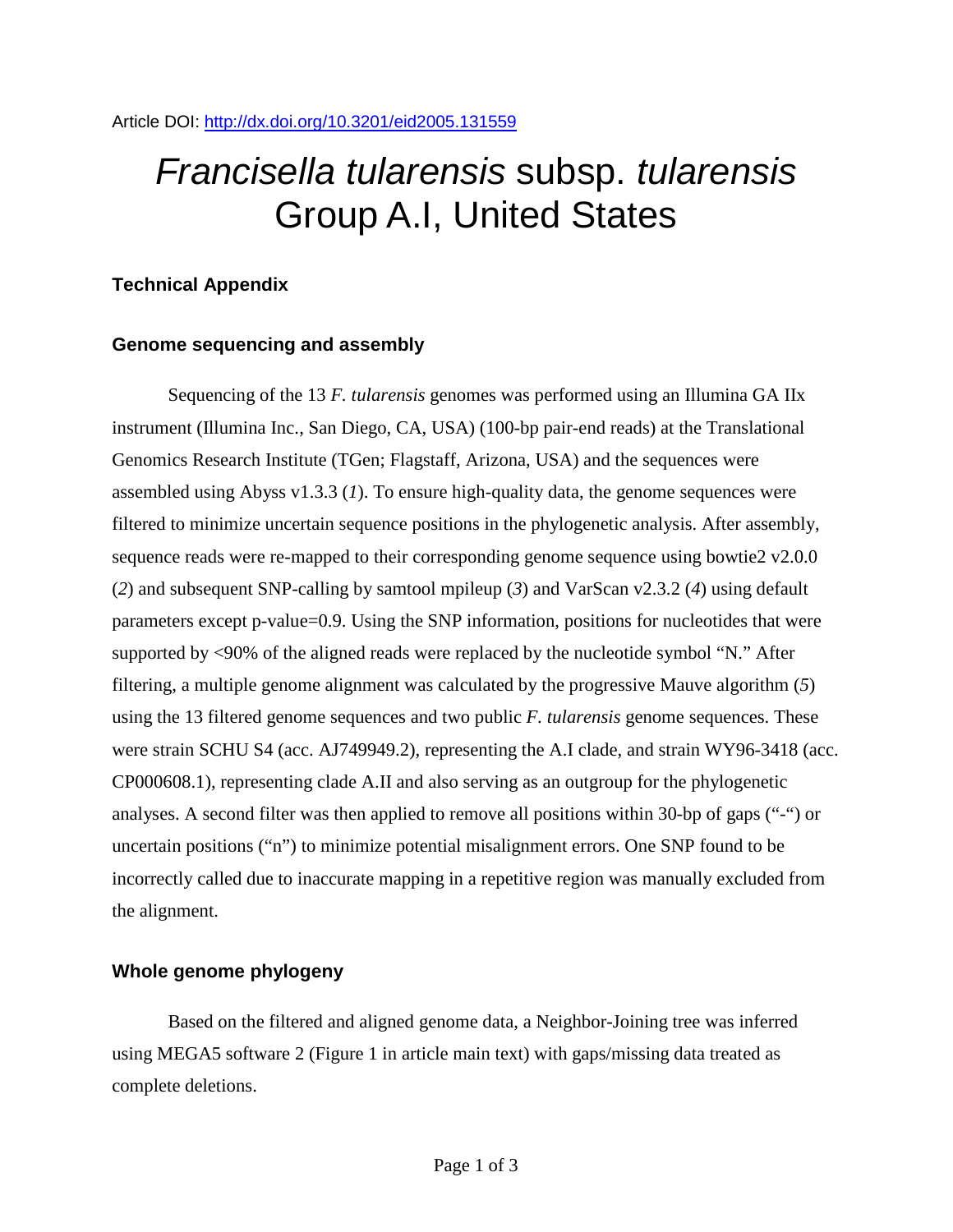The naming of the branch leading up to major groups separated by deeply rooted splits was based on SNP nomenclature: A.I.12, A.I.8, and A.I.3 (Figure 1 in article main text). All short read archives were submitted to SRA (NCBI BioProject Accessions: PRJNA187553, PRJNA187555, PRJNA187556, PRJNA187557, PRJNA187558, PRJNA187559, PRJNA187562, PRJNA187563, PRJNA187564, PRJNA187565, PRJNA187567, PRJNA187568, PRJNA187569).

## **Single Nucleotide Polymorphism (SNP) identification for the development of new canonical SNP assays**

SNPs were identified by mapping paired-end reads to a high quality reference genome (*F. tularensis* SCHU S4, acc. AJ749949.2) (*6*) using BWA short read alignment software (*7*) followed by SNP-calling using samtool pileup (*3*) and VarScan v2.2 (min-var-freq 0.9, minreads 5 and min-coverage 20) (*4*). Finally, SNPs defining the three clades A.I.12, A.I.8, and A.I.3 were confirmed using an in-house Perl script based on their presence in a multiple alignment of de novo assembled genome sequences. From this information 16 canonical SNP (canSNP) assays were created as previously described (*8*).

#### **References**

- 1. Simpson JT, Wong K, Jackman SD, Schein JE, Jones SJ, Birol I. ABySS: a parallel assembler for short read sequence data. Genome Res. 2009;19:1117–23. [PubMed](http://www.ncbi.nlm.nih.gov/entrez/query.fcgi?cmd=Retrieve&db=PubMed&list_uids=19251739&dopt=Abstract) <http://dx.doi.org/10.1101/gr.089532.108>
- 2. Langmead B, Salzberg SL. Fast gapped-read alignment with Bowtie 2. Nat Methods. 2012;9:357–9[.](http://www.ncbi.nlm.nih.gov/entrez/query.fcgi?cmd=Retrieve&db=PubMed&list_uids=22388286&dopt=Abstract) [PubMed](http://www.ncbi.nlm.nih.gov/entrez/query.fcgi?cmd=Retrieve&db=PubMed&list_uids=22388286&dopt=Abstract) <http://dx.doi.org/10.1038/nmeth.1923>
- 3. Li H, Handsaker B, Wysoker A, Fennell T, Ruan J, Homer N, et al. The Sequence Alignment/Map format and SAMtools. Bioinformatics. 2009;25:2078–9. [PubMed](http://www.ncbi.nlm.nih.gov/entrez/query.fcgi?cmd=Retrieve&db=PubMed&list_uids=19505943&dopt=Abstract) <http://dx.doi.org/10.1093/bioinformatics/btp352>
- 4. Koboldt DC, Chen K, Wylie T, Larson DE, McLellan MD, Mardis ER, et al. VarScan: variant detection in massively parallel sequencing of individual and pooled samples. Bioinformatics. 2009;25:2283–5. [PubMed](http://www.ncbi.nlm.nih.gov/entrez/query.fcgi?cmd=Retrieve&db=PubMed&list_uids=19542151&dopt=Abstract) <http://dx.doi.org/10.1093/bioinformatics/btp373>